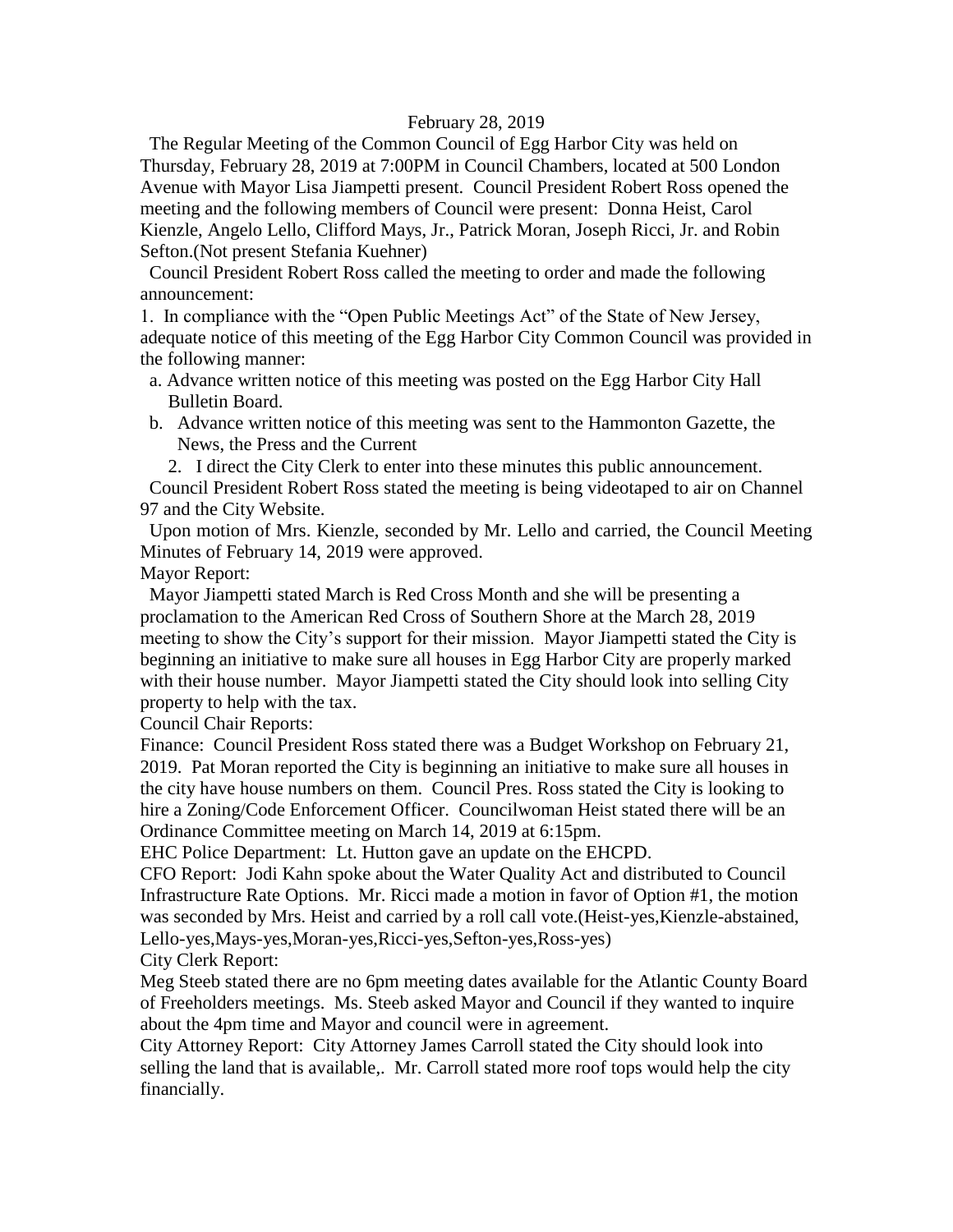Motion to Approve: Upon motion of Mr. Lello, seconded by Mrs. Heist and carried, approval was given for New Life Wesleyan Church to use Lincoln Park for there Sunrise Service on Easter Sunday, April 21<sup>st</sup> at 7pm. Public Hearing:

Discuss the Water Infrastructure Protection Act (WIPA)

and the Emergent Conditions within the City's Utility System Upon motion of Mr. Lello, seconded by Mrs. Heist and carried, the Public Hearing was opened. City Engineer Ryan McGowan went over the Water and Sewer Emergent Condition Evaluation Report. Mr. McGowan stated Remington & Vernick Engineers recommends the City declare an Emergent Condition. Mr. McGowan stated the Public Hearing is a step in the process to sell or lease the water and wastewater assets in the City. Upon motion of Mrs. Heist, seconded by Mr. Mays and carried, the Public Hearing was closed.

 Upon motion of Mr. Ross, seconded by Mrs. Heist and carried by a roll call vote, , Resolution #55A-2019, attached hereto and made a part of these minutes was approved.(Heist-yes,Kienzle-abstain,Lello-yes,Mays-yes,Moran-yes,Ricci-yes,Seftonyes,Ross-yes)

#### RESOLUTION #55A-2019

### CERTIFICATION THAT TWO EMERGENT CONDITIONS EXIST AND DECLARATION THAT THE CITY OF EGG HARBOR INTENDS TO PURSUE A SALE OR LONG-TERM LEASE OF ITS WATER AND WASTEWATER ASSETS THROUGH THE WATER INFRASTRUCTURE PROTECTION ACT (WIPA) PROCESS

 Upon motion of Mr. Lello, seconded by Mr. Ricci and carried by a roll call vote, Resolution #55-2019, attached hereto and made a part of these minutes was approved. RESOLUTION #55-2019 RESOLUTION DIRECTING THE DISTRIBUTION OF EHC NET RETURNED SURPLUS FUNDS HELD IN TRUST BY THE ATLANTIC COUNTY MUNICIPAL JOINT INSURANCE FUND

 Upon motion of Mrs. Heist, seconded by Mr. Moran and carried, Resolution #56-2019, attached hereto and made a part of these minutes was approved. RESOLUTION #56-2019

# APPROPRIATION TRANSFERS

 Upon motion of Mr. Moran, seconded by Mrs. Heist and carried, Resolution #57-2019 attached hereto and made a part of these minu8tes was approved.

### RESOLUTION #57-2019 AUTHORIZE USE OF COMPETITIVE CONTRACTING FOR COURT COLLECTION AGENCY

 Upon motion of Mrs. Kienzle, seconded by Mrs. Moran and carried by a roll call vote, Resolution #58-2019, attached hereto and made a part of these minutes was approved.(Heist-yes,Kienzle-yes,Lello-yes,Mays-yes,Moran-yes,Ricci-yes,Seftonyes,Ross-yes)